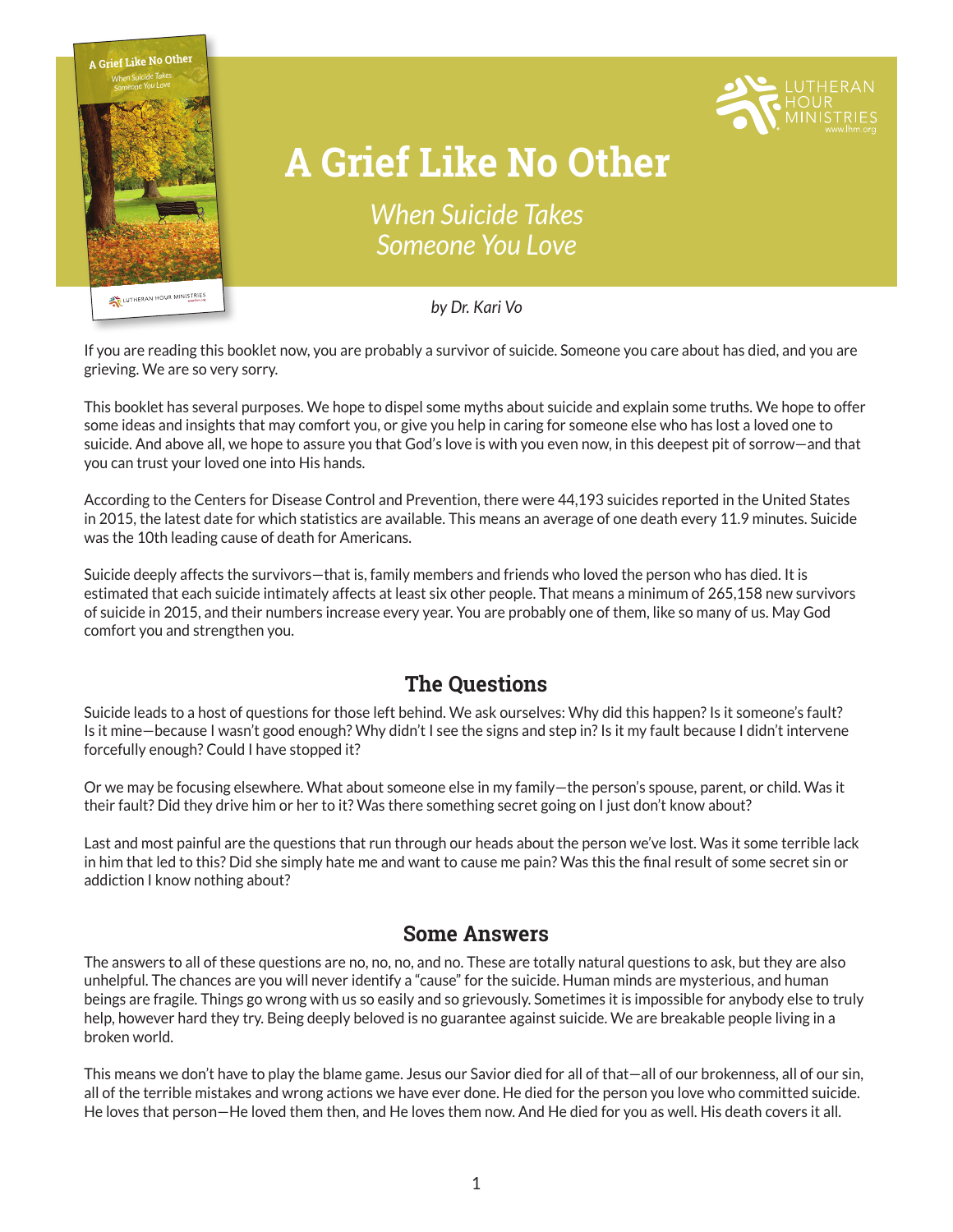Luther recognized this fact. He blamed suicide squarely on the devil. He said, "I don't share the opinion that suicides are certainly to be damned. My reason is that they do not wish to kill themselves but are overcome by the power of the devil. They are like a man who is murdered in the woods by a robber …."

A great many people who commit suicide do it under the influence of depression or some other mental suffering temporary or chronic. Depression and schizophrenia are the two most common mental illnesses linked to suicide. An estimated 1 in 10 U.S. adults report depression. It's also reported that roughly one out of every six people in the United States—and almost half of all people who commit or attempt suicide—have been diagnosed with some type of mental illness. Depression is a terrible thing and can be as deadly as cancer. We do not blame cancer victims for succumbing to the power of the disease. In the same way, we can have compassion on those who commit suicide.

"But," you may be saying, "I didn't see any signs of depression in him at all. He seemed perfectly normal." Yes, that could very well be true. Not everybody commits suicide from depression, and the ones who do often manage to conceal their depression very well, especially just at the end. God, however, knows all the circumstances, and He is completely wise and merciful as well. It isn't necessary for us to figure out everything. We can entrust the person we love into the arms of God, who loves him or her far more than we can imagine.

I wish I didn't have to write this, but given the world we live in, there is bound to be at least one person who will tell you that your loved one is in danger of hell for committing suicide. There is only one unforgiveable sin, but it is not suicide. It has to do with rejecting the Holy Spirit—refusing His gift of faith in Jesus Christ. Your loved one may or may not have committed this sin (only God knows exactly what was going on in their mind at the time), but suicide, like all sins, comes under the blood of Jesus Christ our Savior. It is forgivable. It is forgiven for those who believe in Jesus. Suicide is not stronger than Christ. He is the light that is stronger than the darkness. And even when we fall, "underneath are the everlasting arms" (see Deuteronomy 33:27). Trust in the Lord to catch the one you love—because Jesus loves him and died for him. He died and rose for that person. Rest in Christ as you grieve.

# **Feelings**

When someone you love commits suicide, you will experience many different feelings. Grief is the obvious one, but you may also feel fear, anger, shame, and even guilt. All of these feelings are normal.

#### *Grief*

Grief is what we feel when we experience a loss. It includes sadness, an aching, empty feeling, and a tendency to switch back and forth between "normal" and feelings of great pain when the memory of your loss comes crashing back in on you.

Grief is a process that can take years to resolve, and even so, you will never be entirely the same person you were before. That's okay, because the person you love matters to you, and always will. Still, it's important that you give yourself enough time to grieve. Don't expect to be "over it" in a matter of weeks or months; don't listen to people who tell you that you should be, or who tell you that you're doing it wrong (for example, by continuing to wear a wedding ring, or by taking part in certain activities). Grief almost always takes longer than people expect it to.

With that said, it's wise to remember that there are conditions known as traumatic grief and PTSD, and if you are a survivor of a loved one's suicide, you are more at risk for these problems. If you yourself feel that you need extra help, or if your family and friends are telling you the same, look into counseling. You can visit a professional counselor. Many health insurance plans cover this. You can also talk with your pastor or with any wise and compassionate Christian friend. Do what you need to do to take care of yourself and any other survivors you have responsibility for, such as children.

#### *Fear*

Oddly enough, fear is still an emotion you might experience after a suicide has taken place. You may wonder: If such a horrible thing can happen in this world, what else might happen? Will someone else I love take his or her life? Will the burden of grief drive me to the same act? What about the rest of my family—can they recover from this, or will we be shattered forever?

These are normal fears and will take time to resolve. Again, seek help if they become crippling. Most of all, pour out your fears to God. You are allowed to feel this way. Over time, the fear will diminish.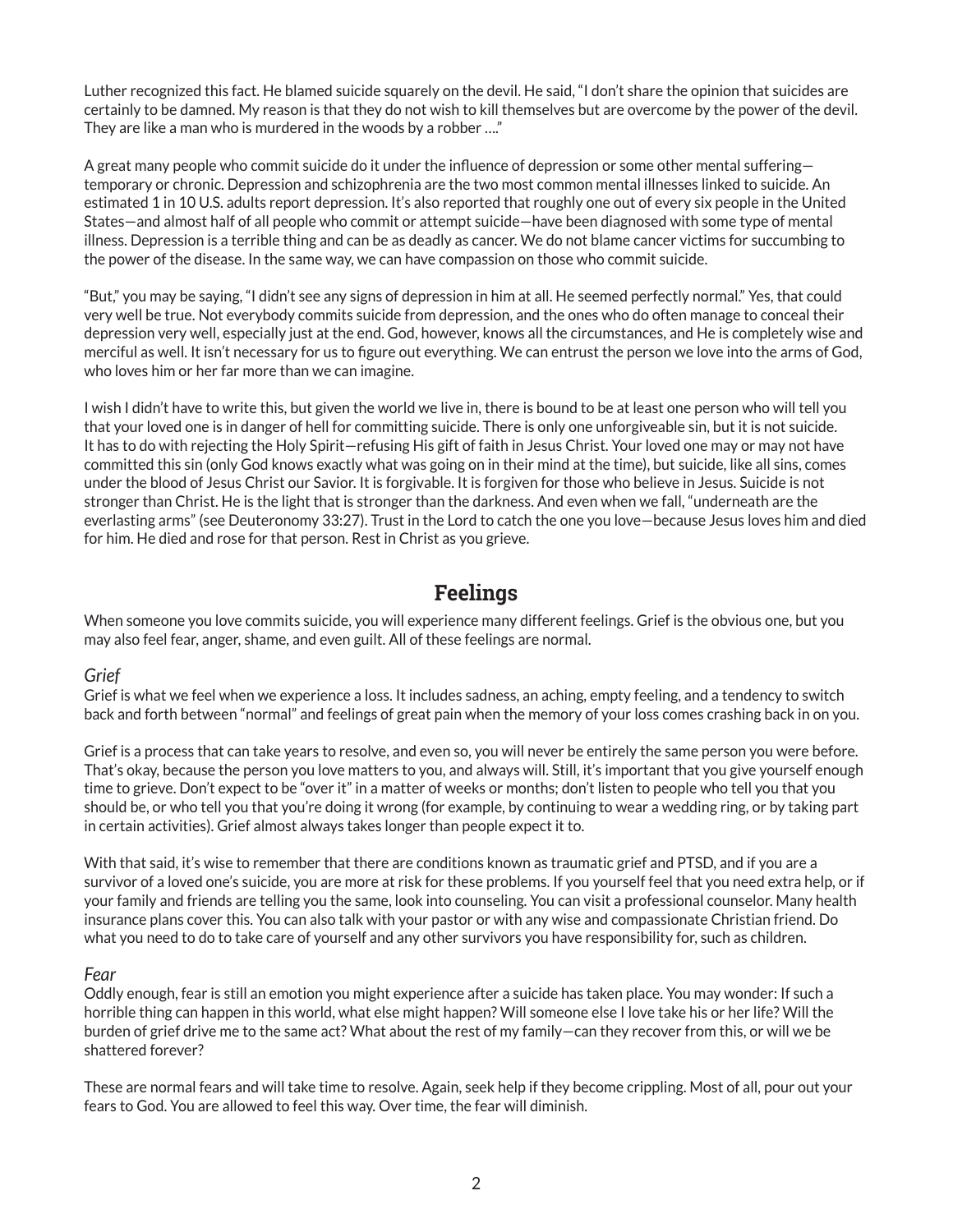#### *Shame*

Shame is another odd one. Our culture places a lot of stigma on suicide; you may find it impossible to tell other people anything about your loved one's death because you feel ashamed and embarrassed. And yet, suicide is not a fact that is easily hidden. This creates a practical problem: How do you notify the people who need to know without creating an even heavier burden for yourself?

One thing you might do is to ask a friend or more distant relative to take on the task of notifying people and having this delicate conversation. Of course, you will want to ask someone who is both compassionate and able to cope with a variety of reactions. A pastor might be able to help. Decide who needs to know, and exactly how much or little you want them to know—and then let your friend go to work. The information will spread quickly, and as a result, most of the people you face in the coming days will already know the simple fact—and so you will not have to go over it again. If you **do** face anyone who wants to ask questions you don't want to answer, just repeat "Thank you so much for your concern, but I'm not comfortable talking about that." You are not obliged to satisfy anyone's curiosity.

#### *Anger*

Some people are surprised to realize that they are intensely angry at the person who has died. That anger may show itself in thoughts like

Why did he do it? Did she just want me to suffer? What a selfish thing to do! How could he leave me all alone this way? What was she thinking?! and similar thoughts.

Anger is a common experience for people grieving any death, and in the case of suicide, it's practically guaranteed. You have experienced tremendous pain. An angry reaction is normal and not something to blame yourself for. Of course, if you find the anger is beginning to spill into other areas of your life such as harming your relationship with the rest of your family or your ability to function at work or school, get help.

There is one question that I'd like to discuss a bit further. It's the angry, hurt question: "What was (name) thinking?" I can speak to this one from personal experience as well as my training, for I too was once suicidal. And what I would like you to know is this: for me and for many suicidal people, probably for most, there comes a sort of tunnel vision. People considering suicide are not thinking clearly, however well they manage to disguise it. The pain is too terrible, the world is closing in, and people honestly and truly believe that the world—and you—will be better off without them in it. This is not true, as you know better than anyone. But as their thinking gets more and more distorted, and their window on reality becomes smaller and smaller, they truly believe they are doing the best thing for themselves and for everyone. They are not normally trying to hurt you; they are not trying to do anything at all except to end the pain. And they have reached the point where they no longer perceive there could be any other solution to their problems except death.

This is a mental illness. It is a distorted thought process so extreme that they really can't be held responsible for much, if any, of the results. Yes, you can still be angry, but they are, as Luther said, "overcome by the power of the devil. They are like a man who is murdered in the woods by a robber," and are victims just as you are. Keeping that thought in mind might make it easier to move past anger in the long run.

It is also possible you might become angry with someone else—for example, a family member or friend whom you think could have prevented the suicide. If these feelings continue for more than a few days, it's wise to get counseling so you can get a realistic view of the situation. Anger can be irrational when it is fueled by grief; in fact, some people naturally tend to handle grief by turning it into anger. If that fits you, it's wise to seek counseling before your anger destroys relationships with people you love.

Anger with God is also common. You may be asking, "Why did God let this happen? Where was He when my loved one died?" It is okay to feel anger at God, and to express that anger in your prayers. God can handle it, and He knows your feelings anyway, whether you say them or not. If you are looking for words, the book of Psalms has many angry, almost despairing cries to God. One of them might fit your feelings. Christ Himself cried out using the words of Psalm 22: "My God, my God, why have You forsaken me?" Your pastor should be able to suggest more resources.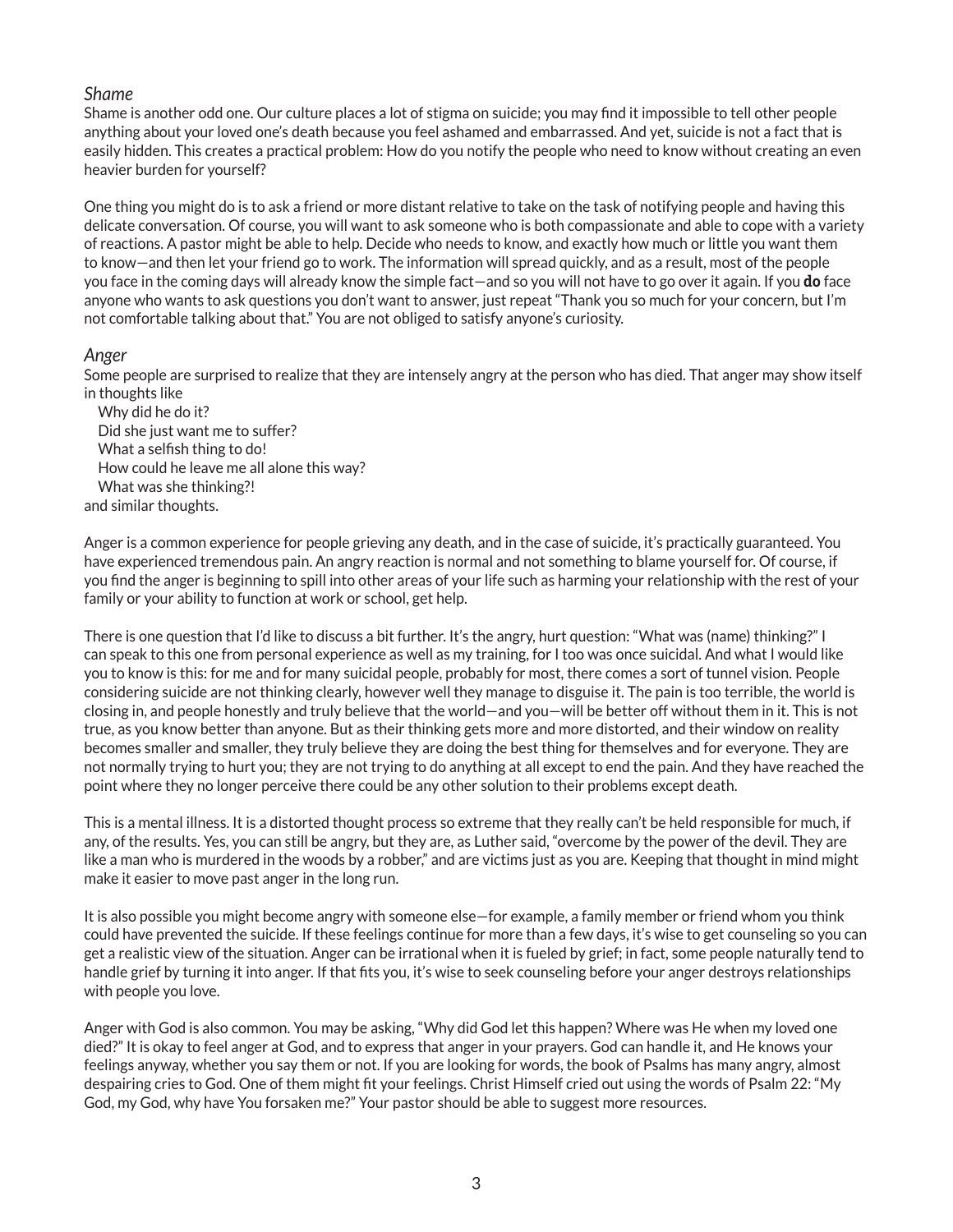### *Guilt*

Guilt is one of the most difficult feelings to cope with in the wake of a suicide. Virtually everyone can think of something they believe they ought to have said or done, something they might have done to prevent the death. You may be thinking things like

Why didn't I realize he felt that way? What if I had paid closer attention? Why didn't I see the signs? Why didn't I try harder to talk her out of it? What if I had come home earlier?

While most things are clearer in hindsight, most likely there was nothing you could have done to prevent it. You might think of this death as similar to one from the deadliest of cancers or viruses. In some cases, no amount of knowledge or wisdom or effort brings about the happy ending we wanted. This guilt results from our need to find a reason and place blame. This is a rational part of the grieving process.

What should you do with your guilt, whether rational or irrational? The first and best thing to do is to take it to God. Jesus our Savior is our remedy for guilt of all sorts. Tell Him how you feel as often as you need to. Feelings are not under your control, but God can help with them. Also consider talking with your pastor or another wise and mature Christian, one who will refrain from simply telling you it's irrational and you should "get over it." It's not that easy, as you know. You can also seek professional counseling.

Occasionally people are tempted to hang on to their feelings of guilt because it gives them a sense of control. It's like a kind of magical thinking that promises that—if **this** time they do everything right—no other evil event will take place and everyone left will be fine. You might want to examine whether that's a motive for you. It is terribly hard to live in a world where random evil strikes, and the temptation for us to claim control—even through self-blame—is enormous. But of course, in the long run, that kind of thing just causes more problems. You are not God, and you do not control anything but yourself—and even much of that is out of your hands. The true remedy for fear and feeling out of control is to flee to Christ and cling to Him with your whole heart. That's the only real strength for life in a world where evil happens.

#### *Love*

The last feeling that goes into this mix of grief is love. Of course, you still love the person who died, and that won't stop no matter what other feelings you have—and that's good. Love can coexist with anger and sadness and guilt. There's nothing unusual about having mixed feelings in the wake of a terrible event like suicide. You are entitled to your feelings, however mixed, and it's unfair for anyone to blame you for them. If someone tries, ignore them. You love the person you're grieving for, and God loves them as well.

### **Moving Forward**

As much as it feels like the whole world has stopped, eventually, life continues. And you will begin living again too, though it may not feel like life for a long while. Be gentle with yourself. Take whatever time you need to grieve. Pour out your heart to the Lord, again and again and again. He will never turn you away.

As best you can, take care of others who are also survivors of this suicide. You can comfort one another and hold up each other in prayer. Grieving together is often easier than allowing grief to drive you apart. Others may be worrying about losing you as well. Reassure and comfort them. If you need it, take time to be alone, but also come back together with those who love you.

Lean on a Christian congregation or pastor for help. Allow people to care for you, even if it's just bringing you a casserole or offering to pick up the children from school. They are your family in Christ, and they love you. Ask them to pray for you—or if you're shy, get a friend to pass on what you need. People want to help.

As mentioned before, find a counselor to walk beside you if things seem to be getting worse, going on longer than you think they ought, or if you're tempted to commit suicide as well. The aftermath of suicide can include things like being easily startled, worrying all the time, having flashbacks, or being unreasonably angry with other people. There is medical help available for these things. If you need it, please get it.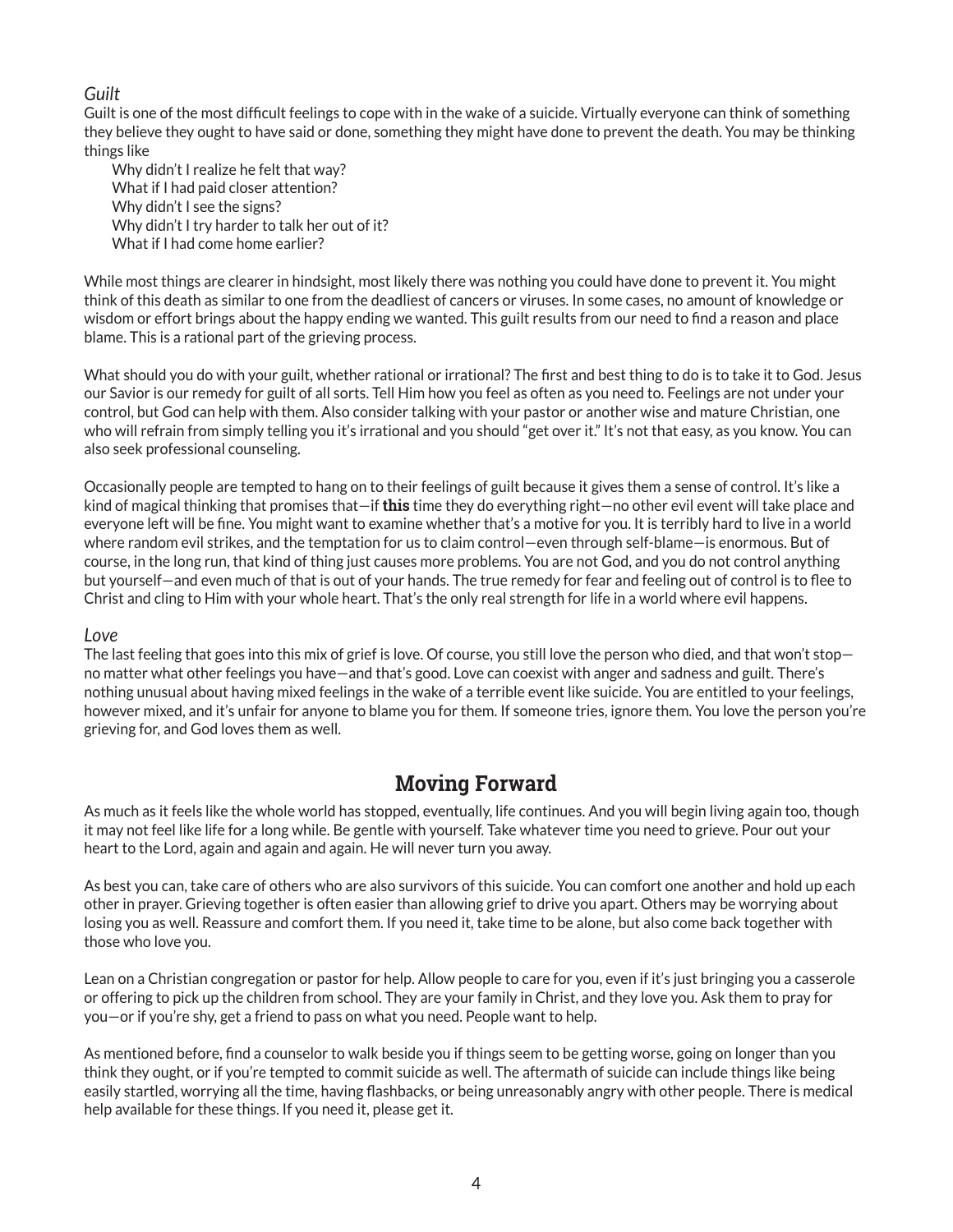## **If You Are the Caregiver**

It's possible that you are reading this booklet, not because you are a survivor of suicide, but because you love someone who is. If that is the case, I hope what you've read gives you some idea of what your friend or relative is going through. You can do a lot to help. Your simple caring presence makes a difference your friend may never be able to describe.

It's sad, but so many people have no idea what to do or say after a suicide. As a result, they tend to withdraw from the survivors and say nothing. Don't make this mistake. Their grief is unbearable. If you are still with them, even if all you say is "I'm so sorry," that will be worth more than gold and diamonds to them. You don't have to have the answers. You don't have to know what to say. Just love them.

Simple acts of care can be incredibly helpful. Don't just ask, "What can I do to help?" Chances are good they will tell you nothing, because they aren't thinking at all clearly just at the moment. Instead, put yourself in their shoes and imagine the small needs they cope with every day. For example, if it is a spouse who has died, the survivor is most certainly picking up numerous responsibilities they never had to deal with before—anything from grocery shopping to handling the income tax. And what about cooking, or mowing the grass? Little things can make a huge difference.

It is possible to mobilize a congregation, school, or other group to provide these small acts of care via a website or app like https://www.carecalendar.org. Or your church may already have some structure for dealing with needs like this. Look into it. Together you can do far more than just one person.

Resist the urge to tell the survivor how to grieve—to tell him that his feelings are somehow wrong or shocking, or to tell her that she's taking too long to get over it. People differ greatly in how they handle tragedy. If you're truly concerned that something is deeply wrong, talk with your pastor and ask his opinion. He will know how to suggest additional help, if necessary.

As you support your friend or loved one, be sure to take time to draw on the source of all strength, our Lord. It's tough caring for someone in pain. Don't try to do it on your own strength; make time to pray, read the Bible, attend worship, and come to the Lord's Supper. You need the comfort and strength that God provides as you love this survivor.

### **The Hope We Have**

In the end, our help is found in one Person only, the Lord our God. As you grieve, as you walk through the valley of the shadow of death, He is with you, even when you cannot sense Him. We pray for you. Together with you we look forward to the day when all loss will be at an end, when God

"… who sits on the throne will shelter them with His presence. They shall hunger no more, neither thirst anymore; the sun shall not strike them, nor any scorching heat. For the Lamb (Jesus Christ) in the midst of the throne will be their Shepherd, and He will guide them to springs of living water, and God will wipe away every tear from their eyes" (Revelation 7:15b-17).

And in another place it says,

"… Behold, the dwelling place of God is with man. He will dwell with them, and they will be His people, and God Himself will be with them as their God. He will wipe away every tear from their eyes, and death shall be no more, neither shall there be mourning, nor crying, nor pain anymore, for the former things have passed away" (Revelation 21:3b-4).

### **Resource Information**

Find a Christian counselor: If you are suffering from a loved one's suicide, or struggling with suicidal thoughts yourself, please seek a Christian counselor who can help you. To find one near you, visit www.aacc.net/resources/find-a-counselor.

American Association of Suicidology–crisis helpline: 800-273-TALK (8255) • www.suicidology.org • 5221 Wisconsin Avenue NW, Washington, DC 20015 • Telephone: 202-237-2280

*Statistical data was taken from the Centers for Disease Control and Prevention National Suicide Statistics for 2015.*  www.cdc.gov/violenceprevention